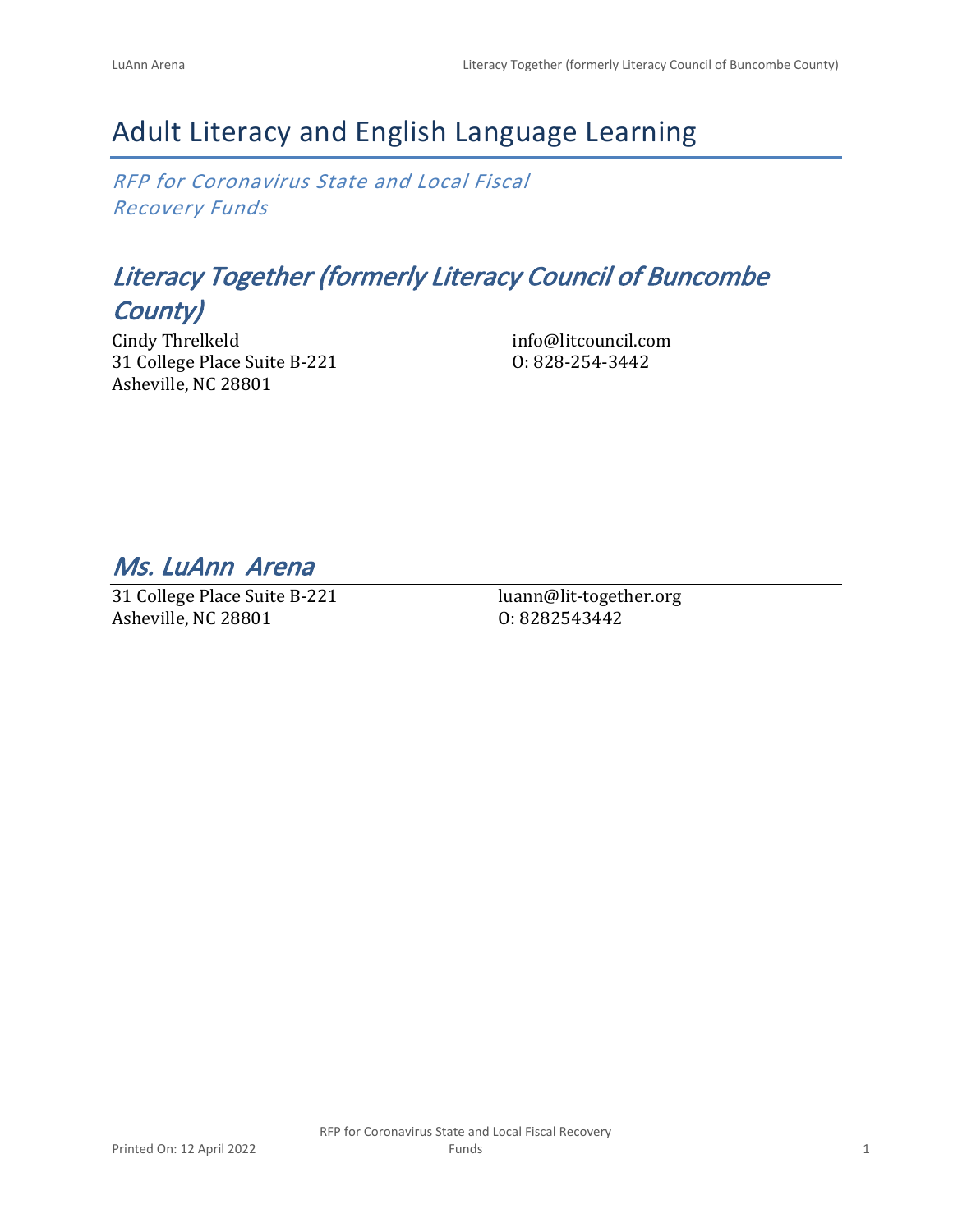# Application Form

## *Question Group*

Buncombe County requests proposals for projects to help the community recover from and respond to COVID-19 and its negative economic impacts.

Buncombe County has been awarded \$50,733,290 in Coronavirus State and Local Fiscal Recovery Funds (Recovery Funding), as part of the American Rescue Plan Act. To date, Buncombe County has awarded projects totaling \$23,093,499, leaving a balance of \$27,639,791 available to award.

Visit [http://www.buncombecounty.org/recoveryfundinghttp://www.buncombecounty.org/recoveryfundingwww.b](http://www.buncombecounty.org/recoveryfunding) [uncombecounty.org/recoveryfundinghttp://www.buncombecounty.org/recoveryfundinghttp://www.buncombeco](http://www.buncombecounty.org/recoveryfunding) [unty.org/recoveryfundinghttp://www.buncombecounty.org/recoveryfundinghttp://www.buncombecounty.org/re](http://www.buncombecounty.org/recoveryfunding) [coveryfunding](http://www.buncombecounty.org/recoveryfunding) for details.

This infusion of federal resources is intended to help turn the tide on the pandemic, address its economic fallout, and lay the foundation for a strong and equitable recovery.

Buncombe County is committed to investing these funds in projects that:

- Align to county strategic plan and community priorities
- Support equitable outcomes for most impacted populations
- Leverage and align with other governmental funding sources
- Make best use of this one-time infusion of resources
- Have a lasting impact

Proposals shall be submitted in accordance with the terms and conditions of this RFP and any addenda issued hereto.

Click [here](https://www.buncombecounty.org/common/purchasing/Buncombe%20Recovery%20Funding%20RFP%202022.pdf) for the full terms and conditions of the RFP

## **Organization Type\***

Nonprofit

## **Nonprofit documentation**

If nonprofit, attach IRS Determination Letter or other proof of nonprofit status.

NEW 501c3 letter for Literacy Together.pdf

## **Name of Project.\***

Adult Literacy and English Language Learning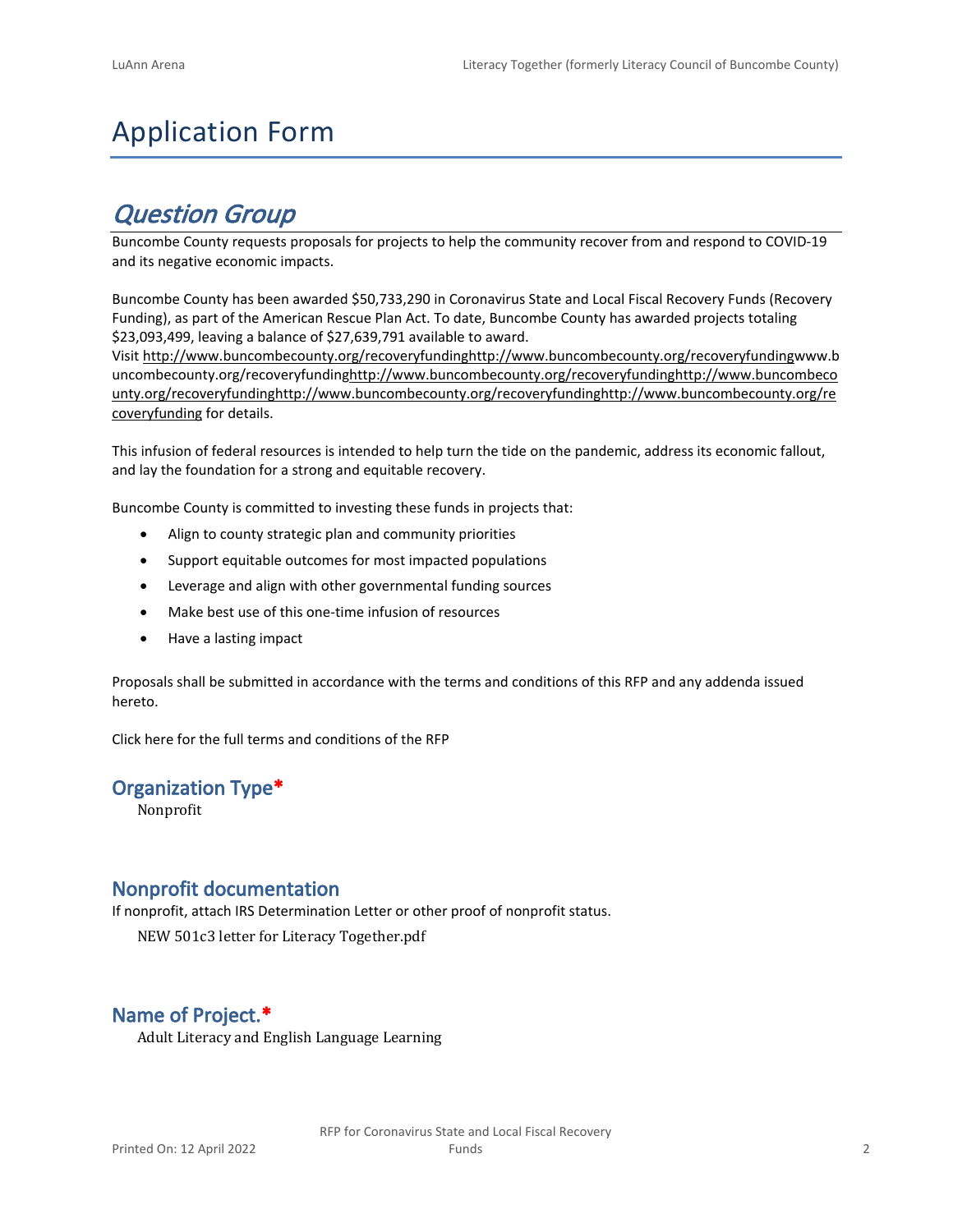### **New/Updated Proposal\***

Is this a new project proposal or an updated version of a proposal submitted during the earlier (July 2021) Recovery Funding RFP?

New project proposal

## **Amount of Funds Requested\***

\$400,000.00

## **Category\***

Please select one:

- Affordable Housing
- Aging/Older Adults
- Business Support/Economic Development
- Environmental/Climate
- Homelessness
- K-12 Education
- Infrastructure and/or Broadband
- Mental Health/Substance Use
- NC Pre-K Expansion
- Workforce

Workforce

## **Brief Project Description\***

Provide a short summary of your proposed project.

COVID-19 has disproportionately impacted the economic well-being of low literate adults and communities of color, increasing the need for adult education programs.

Literacy Together tutors provide basic skills and English language instruction to low literate individuals and non-native English speakers. Tutors are trained to utilize curricula and lesson plans that are researchbased, contextualized to life & employment settings, and aligned with NC Adult Education Content Standards and the English Language Proficiency Standards for Adult Education. Student goals include the ability to find sustainable employment to better support themselves and their families, preparation for entry into a career track, or preparation for a High School Equivalency (HSE) degree. Immigrants who increase their ability to speak, read, and write English can improve employment opportunities, participate in school conferences, better navigate the healthcare system, and prepare for the U.S. citizenship exam.

#### **Project Plan\***

Explain how the project will be structured and implemented, including timeframe.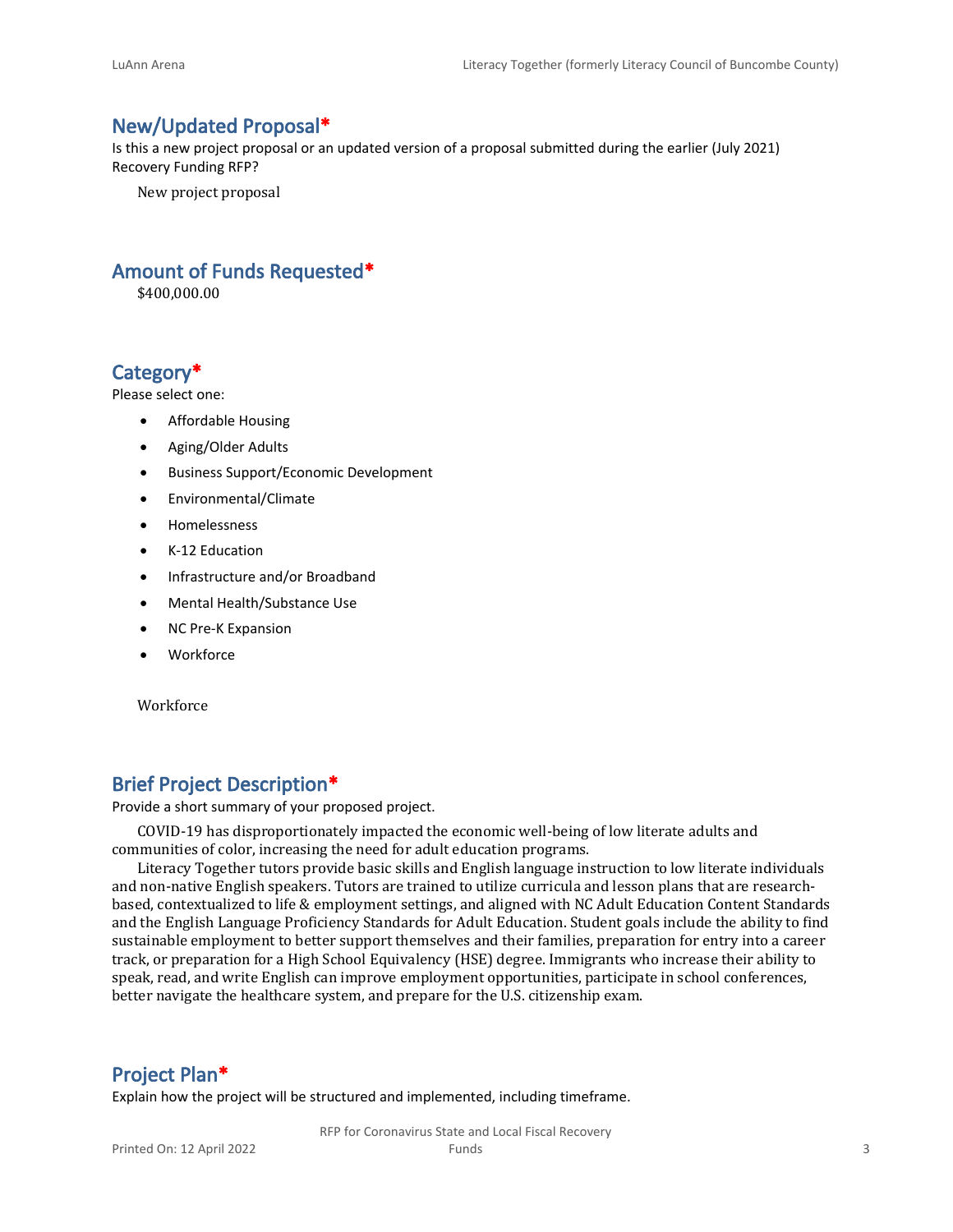Literacy Together programs create pathways to economic opportunity by offering free one-on-one tutoring to students struggling with reading, writing, and/or limited English language skills.

Those most in need of literacy services often live in low resource households with barriers to education, such as inflexible or changing work schedules, lack of childcare services, and/or limited access to transportation. In response, Literacy Together conducts tutoring sessions at flexible times (weekdays, evenings, and weekends) and in multiple locations, including schools, churches, library branches, community centers, and student homes. During the height of the COVID-19 pandemic, we successfully transitioned tutoring sessions to online/remote instruction. Although we now have resumed in-person tutoring, we continue to offer online sessions for those who prefer that format or for whom in-person sessions are not feasible due to transportation, childcare, or time constraints.

Students enter Literacy Together programs through multiple channels. In addition to self-referrals, approximately 20 nonprofit and community agencies refer students in need of literacy and English language instruction, including A-B Tech, Family Preservation Services, Goodwill, Asheville Housing Authority, NCWorks, GO (Green Opportunities), OnTrack Financial Services, and Pisgah Legal Services. A-B Tech is a critical partner for cross-referrals and co-enrollment of students who benefit from the support of a one-toone tutor in addition to structured classes.

All new students receive an initial orientation and assessment to review learning goals and design an initial personalized course of instruction before being matched with a volunteer tutor. They also take a federally-approved pretest to establish a baseline to measure progress.

Volunteer tutors receive training on utilizing research-based teaching methods and curricula. The Adult Literacy curriculum utilizes multisensory and phonics-based methods and materials based on Orton-

Gillingham and the Wilson Reading System. The English Language curriculum includes life-skills based materials (Ventures,Cambridge University Press) and citizenship preparation texts. Tutors track student attendance hours and progress toward achieving personal literacy goals through quarterly attendance reports and an annual posttest to measure progress.

The timeframe for this project is designed and budgeted to extend through December of 2026. Preparing a low literate and immigrant population for optimal success in the workforce requires a sustained intervention over a period of time. It is a worthwhile investment both from the perspective of equity for an underserved population and for the potential contribution to a local economy in need of a skilled workforce.

#### **Statement of Need\***

Describe the need that this project will address. Include data to demonstrate the need, and cite the source of the data.

A lack of basic literacy is a relatively hidden yet pervasive challenge in our community. In Buncombe County, 15% of adults read, write, or spell at the lowest literacy level (PIAAC Survey, National Center for Education Statistics) and 8.3% speak a language other than English in the home. Limited English and low literacy skills keep motivated individuals from finding living-wage jobs and impede their ability to help their children in school.

Research shows that 43% of low literate adults live in poverty (National Institute for Literacy), and children of parents with low literacy skills have a 72% chance of being at the lowest reading levels themselves (ProLiteracy), making low literacy and poverty an interconnected generational cycle (ProLiteracy).

Low literacy costs the U.S. at least \$225 billion each year in non-productivity in the workforce, crime, and loss of tax revenue due to unemployment (ProLiteracy). With increased literacy skills, our students will earn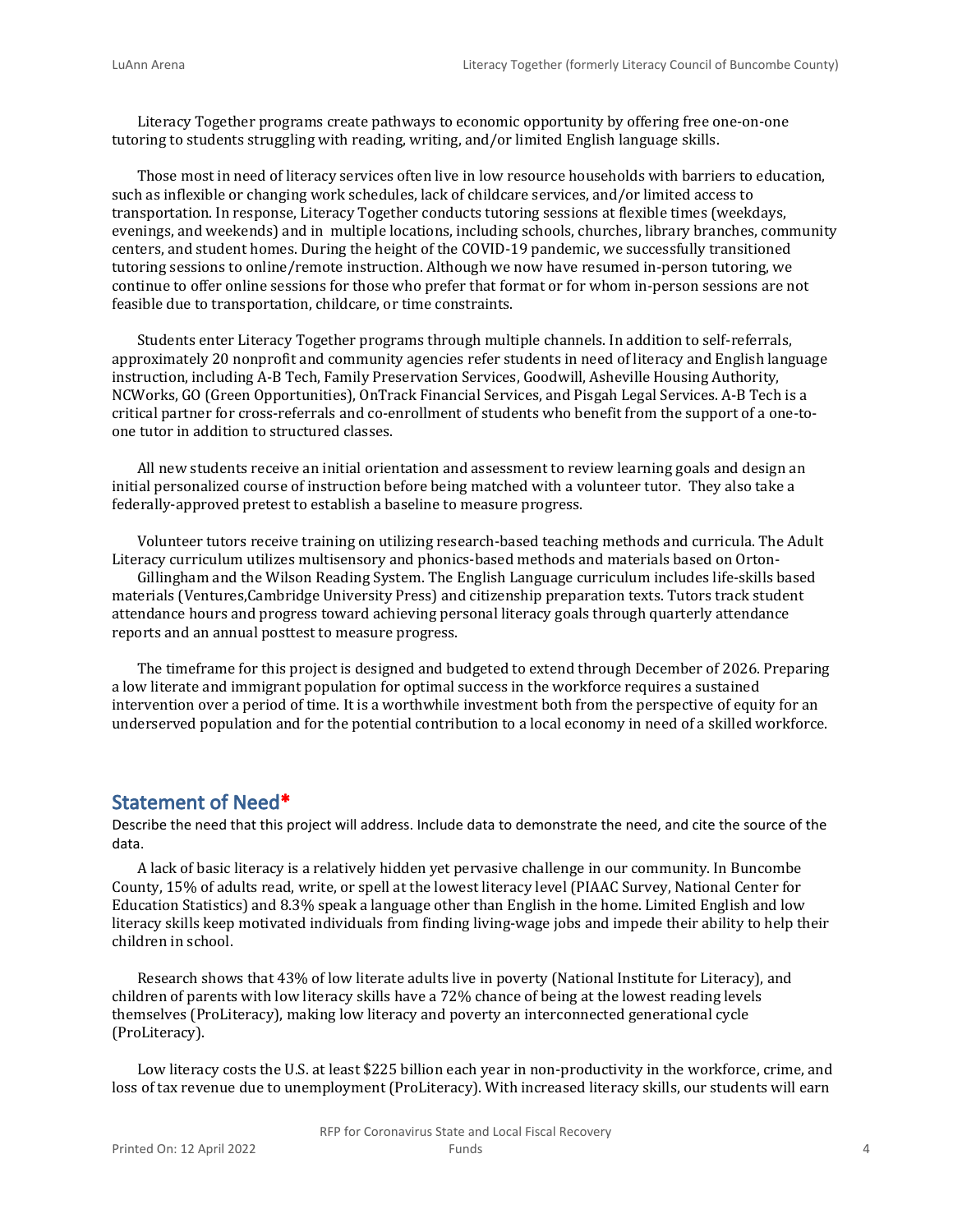higher wages, increasing the stability and resiliency of their families. Those who wish to pursue postsecondary education or career training will have the foundational basis to do so. Parents will be better able to support their children's education, increasing their chances of success.

Literacy is a primary determinant of health, employment, income levels, and constructive self-expression. These are essential components of a thriving and resilient life and an educated and capable community.

#### **Link to COVID-19\***

Identify a health or economic harm resulting from or exacerbated by the public health emergency, describe the nature and extent of that harm, and explain how the use of this funding would address such harm.

The 2020 recession caused by the COVID-19 pandemic saw adults with less than a high school diploma suffer the highest unemployment rate compared to all other education levels (Unemployment Rates During the COVID-19 Pandemic: In Brief. Congressional Research Service).

Adult students during COVID-19 are struggling with job and income loss, food and housing insecurity, caring for family members, and risks as essential workers. These issues are exacerbated by limited reading, writing, English language, and/or digital literacy skills. Lack of access to hardware and reliable internet is a major barrier to remote education (Survey findings from Literacy Assistance Center 2020).

Spanish speakers from Mexico and Central America represent 70% of the Literacy Together student population. The Latino community is 4.1 times more likely to be hospitalized from COVID-19 than their non-Hispanic white counterparts and 2.8 times more likely to die from COVID-19 (U.S. Centers for Disease Control). In a survey conducted by the Hispanic Federation, Spanish-language survey respondents reported income and job loss at much higher rates than their English-language counterparts—-80% versus 62% for income loss, and 59% versus 38% for job loss (Hispanic Federation report: Overcoming COVID-19 Economic Barriers for Latino Communities).

Quality adult education programs in basic skills and English language are needed even more now than before the pandemic. It will require a sustained intervention to regain the momentum to build a community where literacy is accessible and attainable by all.

#### **Population Served\***

Define the population to be served by this project, including volume and demographic characteristics of those served.

The Adult Literacy program will serve approximately 250 students each fiscal year. The majority are Spanish speaking individuals from Mexico, Central America, and South America. The second-largest demographic in our student body is Eastern European, mostly Ukrainian. Recently we have started tutoring Afghan newcomers in collaboration with two resettlement agencies and we expect to serve more Ukrainians in the months ahead..

The demographics of the student population currently included in our database is listed below by # of total students. This includes both English language learners and adult basic skills students who are native English speakers.

- African American 10
- Asian/Pacific Islander 18
- Caucasian 43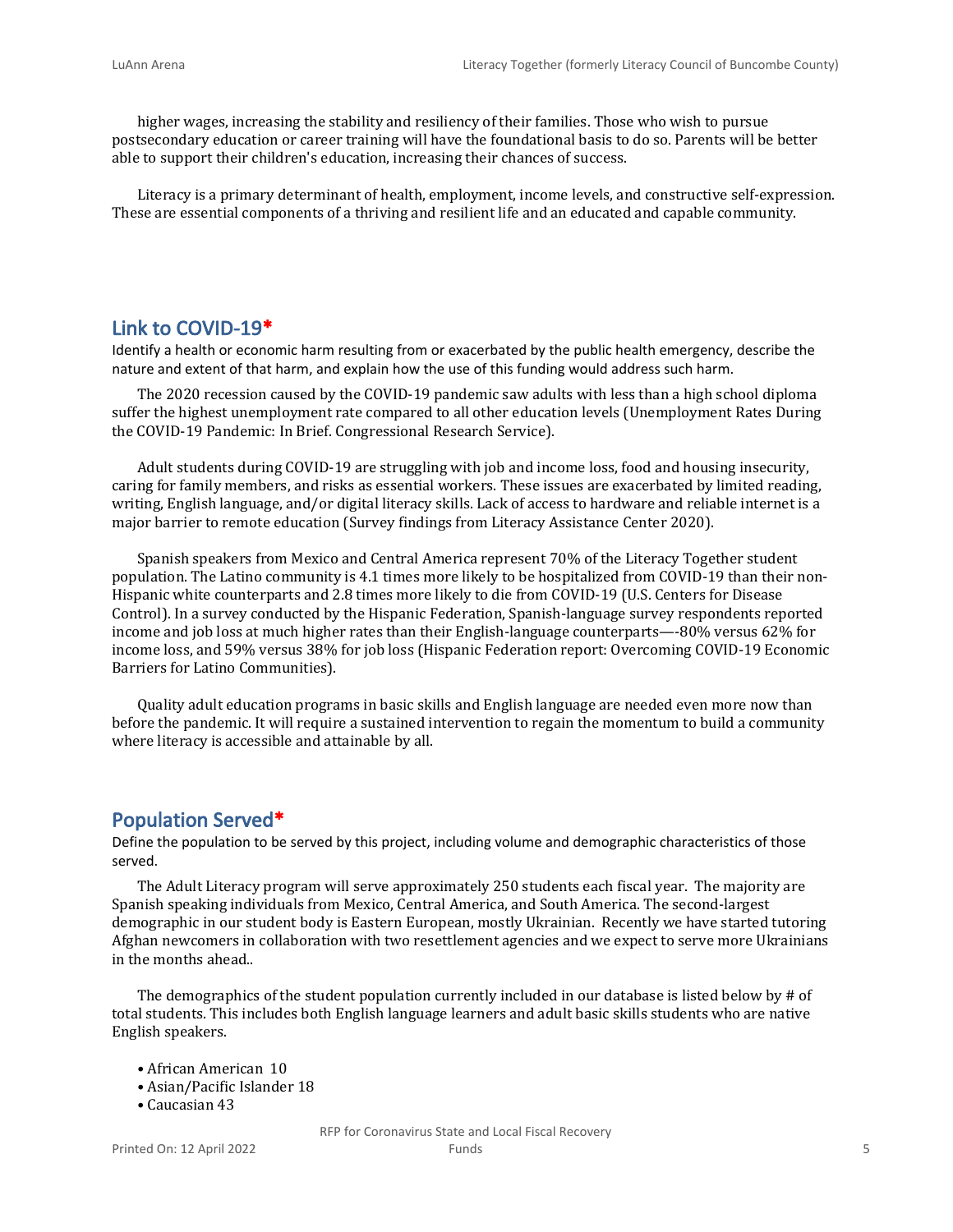- Hispanic 176
- Native American 1
- Multi-Racial 2

Total: 250

### **Results\***

Describe the proposed impact of the project. List at least 3 performance measures that will be tracked and reported. If possible, include baselines and goals for each performance measure.

In 2022/23, we will serve 250 adult students and we expect to maintain or modestly increase that number in future years of the project. In total, Literacy Together will provide 10,000 hours of instruction annually.

Students will also use their improved literacy skills to achieve personal goals. In FY 21/22, 90% of students who were actively engaged in the workforce were employed at least part-time (177) and 10% were unemployed (20). Eight students passed the U.S. Naturalization Exam.

With recent additional funding, we have been able to add a full-time program associate for English Language Learning to support the program's expansion. We have reduced our waiting list and currently have 45 students waiting 4-5 months for tutors.

Three Performance Measures for each fiscal year:

# of adult students participating in the program (Goal: 250)

# of instructional hours (Goal: 10,000)

% of students who demonstrate improvement on post-test (65%) and who make at least 1 full level gain (45%).

#### **Evaluation\***

Describe the data collection, analysis, and quality assurance measures you will use to assure ongoing, effective tracking of contract requirements and outcomes.

Upon acceptance into the program, students complete a Comprehensive Adult Student Assessment (CASAS), a federally-approved assessment required for recipients of grant funds through the Workforce Innovation Opportunity Act (WIOA). Students define their personal literacy goals with the Program Director and their tutor. Post tests are administered after 40 hours of instruction or at a minimum annually in the last quarter of the fiscal year. Results are reviewed with the student and tutor to celebrate progress and identify areas for continued improvement. Post-tests are compared to the most recent previous test to track ongoing progress in subsequent years and results are entered into a database established and monitored by the NC Community College System. Personal literacy goal accomplishments (such as receiving a job promotion, participating in a child's education, and passing the U.S. Naturalization Exam) are tracked through written quarterly progress reports from tutors. High School Equivalency attainment is tracked through data matching with the local community college that administers the test.

Program performance is monitored by the NC Community College State Office, which is responsible to ensure that Literacy Together program operations are in compliance with WIOA standards. Literacy Together has a contract with NCCCS that outlines quality assurance measures.

Literacy Together is a member of ProLiteracy, which is a national adult literacy organization providing professional development for staff and instructional tools for tutors and students.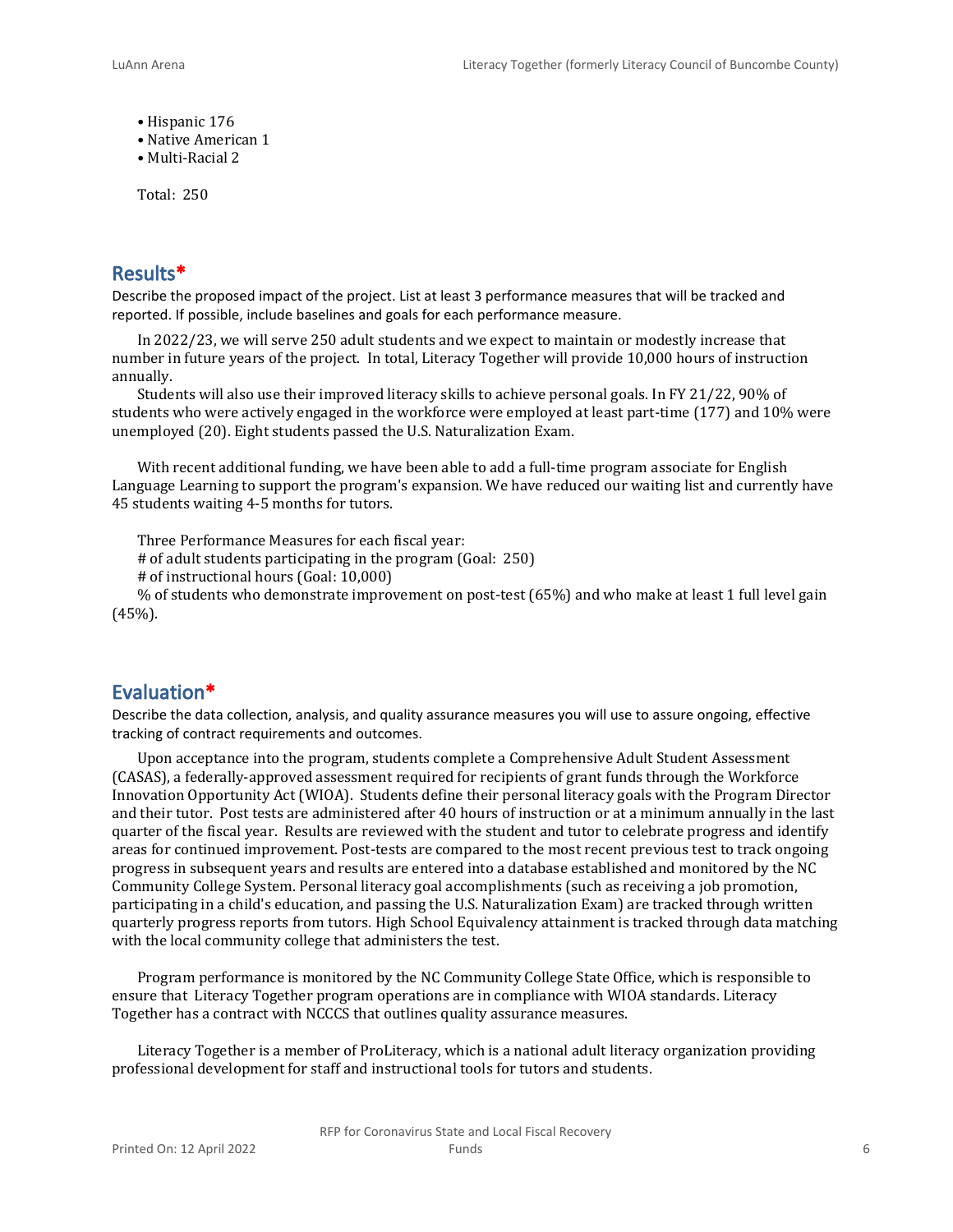## **Equity Impact\***

How will this effort help build toward a just, equitable, and sustainable COVID-19 recovery? How are the root causes and/or disproportionate impacts of inequities addressed?

As documented earlier in this proposal, Literacy Together provides tutoring services to underserved populations that have been disproportionately impacted by the COVID-19 pandemic. There is an urgent need for an increased investment in adult education to offset the impact and ensure these individuals have the opportunity to fully participate in our community. An educated population contributes to a healthy economy which ultimately leads to increased employment, reduced dependence on public assistance, and lower health care costs.

Specific areas of economic opportunity have been identified by the Mountain Area Workforce Development Board (MAWDB). The MAWDB identified 6 target sectors in their 4-year plan for FY 2020- 2024: Healthcare, Hospitality, Tourism, Skilled Trade, Construction, and Tech/IT. Adult Education is an important component in preparing the local workforce for careers in five of the six target sectors. In each indemand sector (except technology), there are pathway entrances for adults with lower level literacy and English language skills, with opportunities for advancement as the adult learner improves their skills.

A strong adult literacy program in Buncombe County will contribute to building a just, equitable, and sustainable COVID-19 recovery.

#### **Project Partners\***

Identify any subcontractors you intend to use for the proposed scope of work. For each subcontractor listed, indicate:

- 1.) What products and/or services are to be supplied by that subcontractor and;
- 2.) What percentage of the overall scope of work that subcontractor will perform.

Also, list non-funded key partners critical to project.

Literacy Together will carry out all aspects of the program without the use of subcontractors. We will work with a number of non-funded key partners who are critical to the success of the program. The most important organizational partner is AB Tech for cross-referral of students and co-enrollment of those who would benefit from the support of a one-to-one tutor in addition to structured classes.

In addition to our partnership with AB Tech, we receive referrals from more than15 nonprofit and community agencies of students in need of literacy and English language instruction, including Family Preservation Services, Asheville Housing Authority, Catholic Charities, GO (Green Opportunities), OnTrack Financial Education & Counseling, and Pisgah Legal Services. Additional partners provide locations for offsite tutoring, including approximately 20 local churches, libraries, schools, community centers, and non-profit organizations. Some of these partners provide childcare for students during tutoring sessions.

Most important of all, we partner with over 225 individuals in the community who volunteer to receive training and support in order to provide direct one-on-one tutoring in English language learning and Basic Skills. These volunteers are the lifeblood of the program and make an enormous contribution to our community through their passion for making a difference in the lives of others.

## **Capacity\***

Describe the background, experience, and capabilities of your organization or department as it relates to capacity for delivering the proposed project and managing federal funds.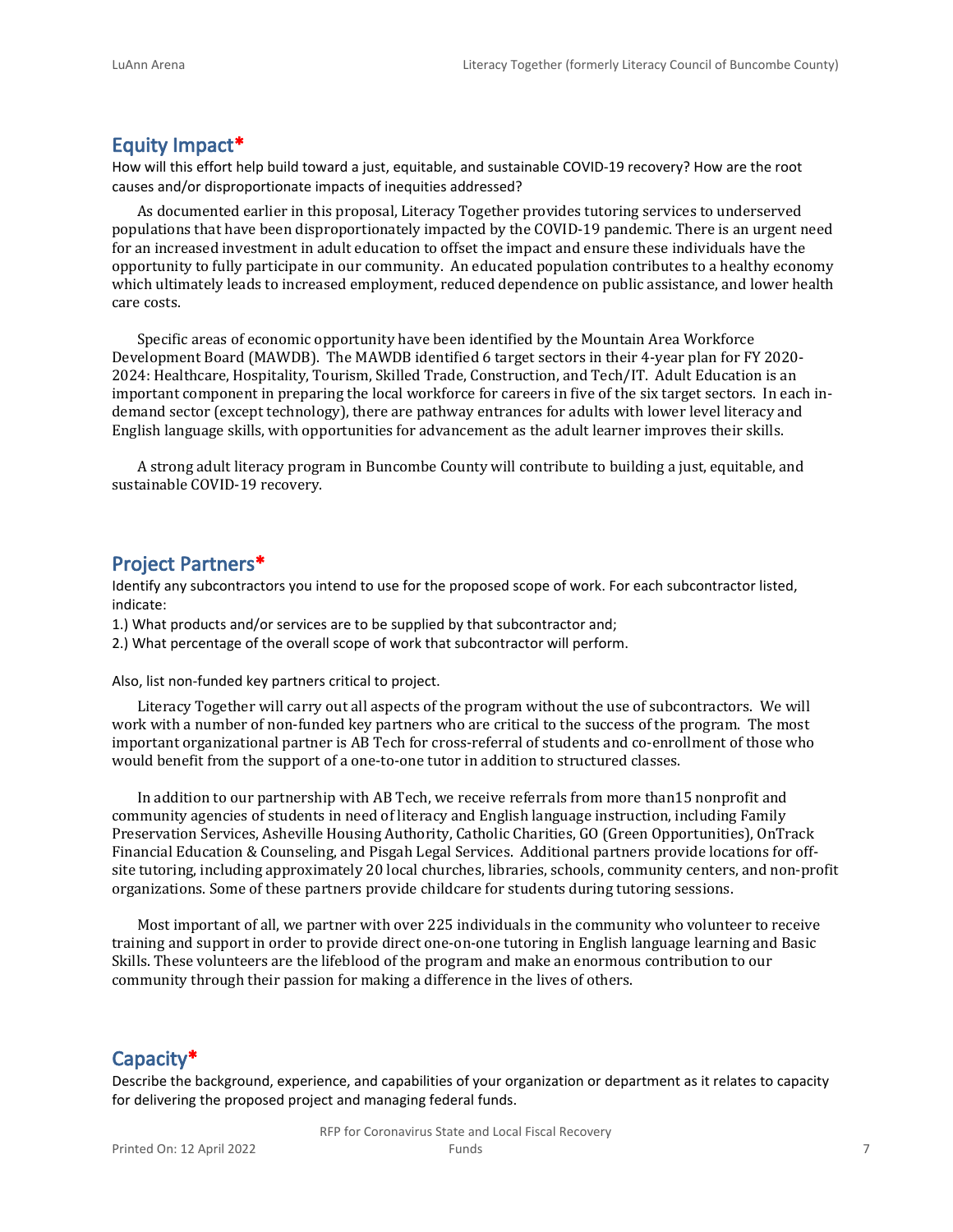Literacy Together (formerly Literacy Council of Buncombe County) has a 35-year history of providing adult literacy services in Buncombe County. Since 2005, we have successfully managed federal funds from the Workforce Innovation Opportunity Act (WIOA) which is distributed and monitored through the North Carolina Community College System. We have consistently achieved performance goals for Educational Functioning Level gains in Adult Basic Education and English Language Acquisition.

Literacy Together has highly qualified and experienced program staff to professionally manage the program and provide training and support to volunteer tutors.

The Senior Program Director for the English Language program has a Master's degree in Education, is TEFL-certified, is a ProLiteracy-certified trainer, and has twenty years of experience teaching languages and training language instructors.

The Program Director for Adult Basic Education has a Master's degree in English, is a ProLiteracycertified trainer, completed the NC ASE Language Arts Certificate, received Wilson Reading System and Orton-Gillingham training, and has twenty years of experience teaching and tutoring. She has been on staff with Literacy Together for four years.

#### **Budget\***

Provide a detailed project budget including all proposed project revenues and expenditures, including explanations and methodology. For all revenue sources, list the funder and denote whether funds are confirmed or pending. For project expenses, denote all capital vs. operating costs, and reflect which specific expenses are proposed to be funded with one-time Buncombe County Recovery Funds.

Download a copy of the budget form [HERE](https://buncombecounty.org/common/community-investment/grants/early-childhood-education/Recovery-Funds-budget-template.xlsx). Complete the form, and upload it using the button below.

COVID Recovery-Funds-budget.xltx

## **Special Considerations\***

Provide any other information that might assist the County in its selection.

An investment in adult literacy requires a commitment over time, which is why Literacy Together is requesting funds to cover a multi-year period through December 2026. As noted in the narrative, we receive partial federal funding through WIOA. This request for COVID-19 Recovery Funds would further leverage those funds to ensure the sustainability and a modest expansion of the program.

In addition to federal WIOA funds, Literacy Together has been able to increase revenue from individual donors and family foundations and has grown a reserve fund with the goal of 4 months of operations, all of which adds to the overall stability of the organization.

Although this proposal is specific to the Workforce category, literacy is a cross-cutting issue that impacts many critical areas of well-being. Literacy is a primary determinant of physical and mental health. It prepares individuals to navigate the complex health care system, enables the involvement of parents in the education of their children, encourages participation in civic organizations, and is a component of constructive selfexpression. These are essential components of a thriving and resilient life and an educated and capable community.

The Literacy Together community of tutors and students is strong. Listen to their voices in these two short videos that describe what the programs means to them personally: English Language Learning https://youtu.be/rH8AKQBpvtI and Adult Basic Skills https://youtu.be/-soF5iKuGWw

RFP for Coronavirus State and Local Fiscal Recovery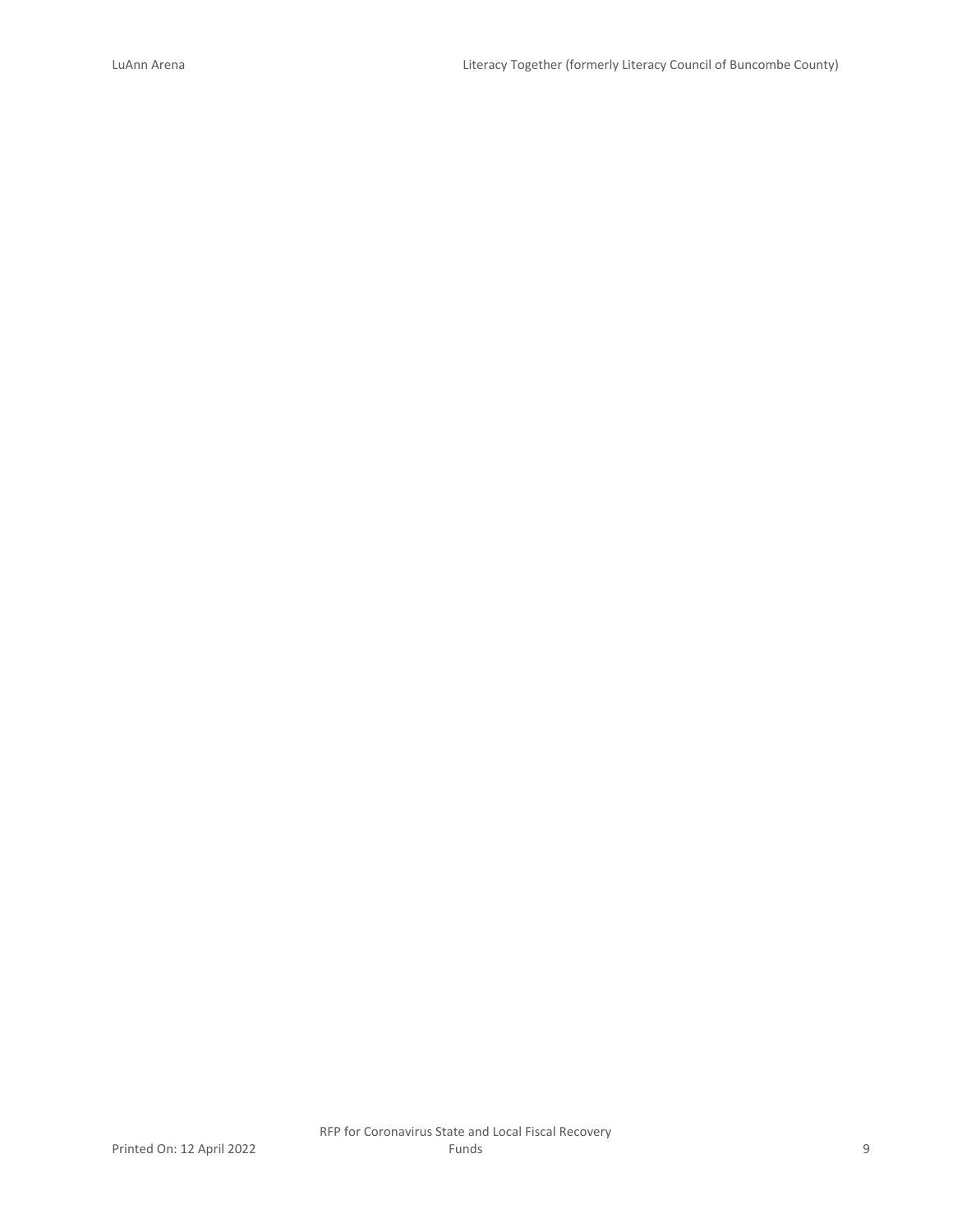# File Attachment Summary

## *Applicant File Uploads*

- NEW 501c3 letter for Literacy Together.pdf
- COVID Recovery-Funds-budget.xltx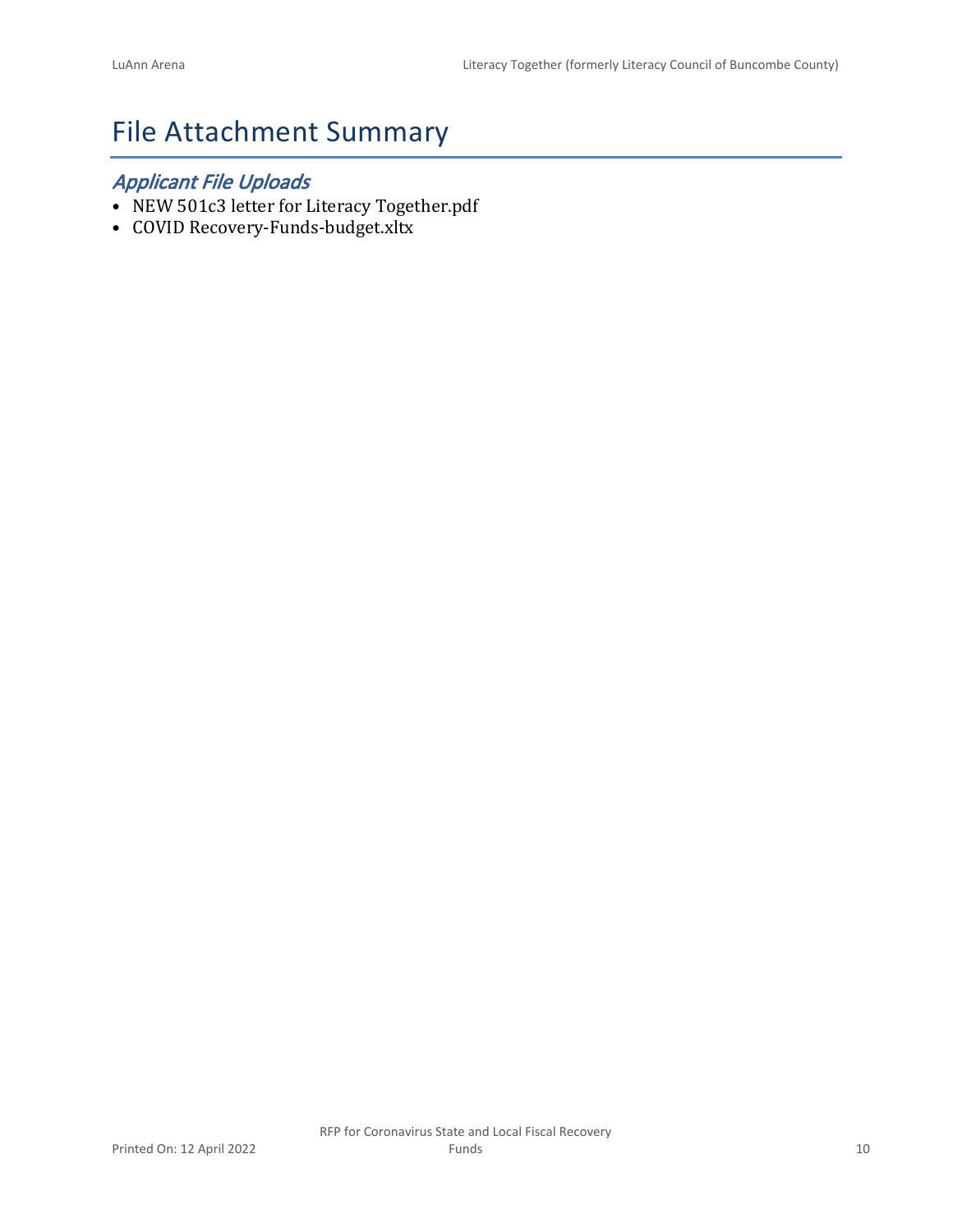**Department of the Treasury Internal Revenue Service Tax Exempt and Government Entities** PO Box 2508 Cincinnati, OH 45201

**LITERACY TOGETHER** 31 COLLEGE PL STE 221B ASHEVILLE, NC 28801

Date:

**August 18, 2021** Person to contact: Name: M. Yartey ID number: 0727464 Employer ID number: 58-1696409 Form 990 required: 990, Yes

Dear Sir or Madam:

We're responding to your request dated November 20, 2020 about your tax-exempt status.

We issued you a determination letter in October 1993, recognizing you as tax-exempt under Internal Revenue Code (IRC) Section  $501(c)(3)$ .

We also show you're not a private foundation as defined under IRC Section 509(a) because you're described in IRC Section 509(a)(2).

Donors can deduct contributions they make to you as provided in IRC Section 170. You're also qualified to receive tax-deductible bequests, legacies, devises, transfers, or gifts under IRC Sections 2055, 2106, and 2522.

In the heading, we indicated whether you must file an annual information return. If you're required to file a return, you must file one of the following by the 15th day of the 5<sup>th</sup> month after the end of your annual accounting period.

- Form 990, Return of Organization Exempt From Income Tax
- Form 990-EZ, Short Form Return of Organization Exempt From Income Tax
- Form 990-N, Electronic Notice (e-Postcard) for Tax-Exempt Organizations Not Required to File Form 990 or Form 990EZ
- Form 990-PF, Return of Private Foundation or Section 4947(a)(1) Trust Treated as Private Foundation

According to IRC Section 6033(j), if you don't file a required annual information return or notice for 3 consecutive years, we'll revoke your tax-exempt status on the due date of the 3rd required return or notice.

You can get IRS forms or publications you need from our website at www.irs.gov/forms-pubs or

Letter 4168 (9-2020) Catalog Number 66666G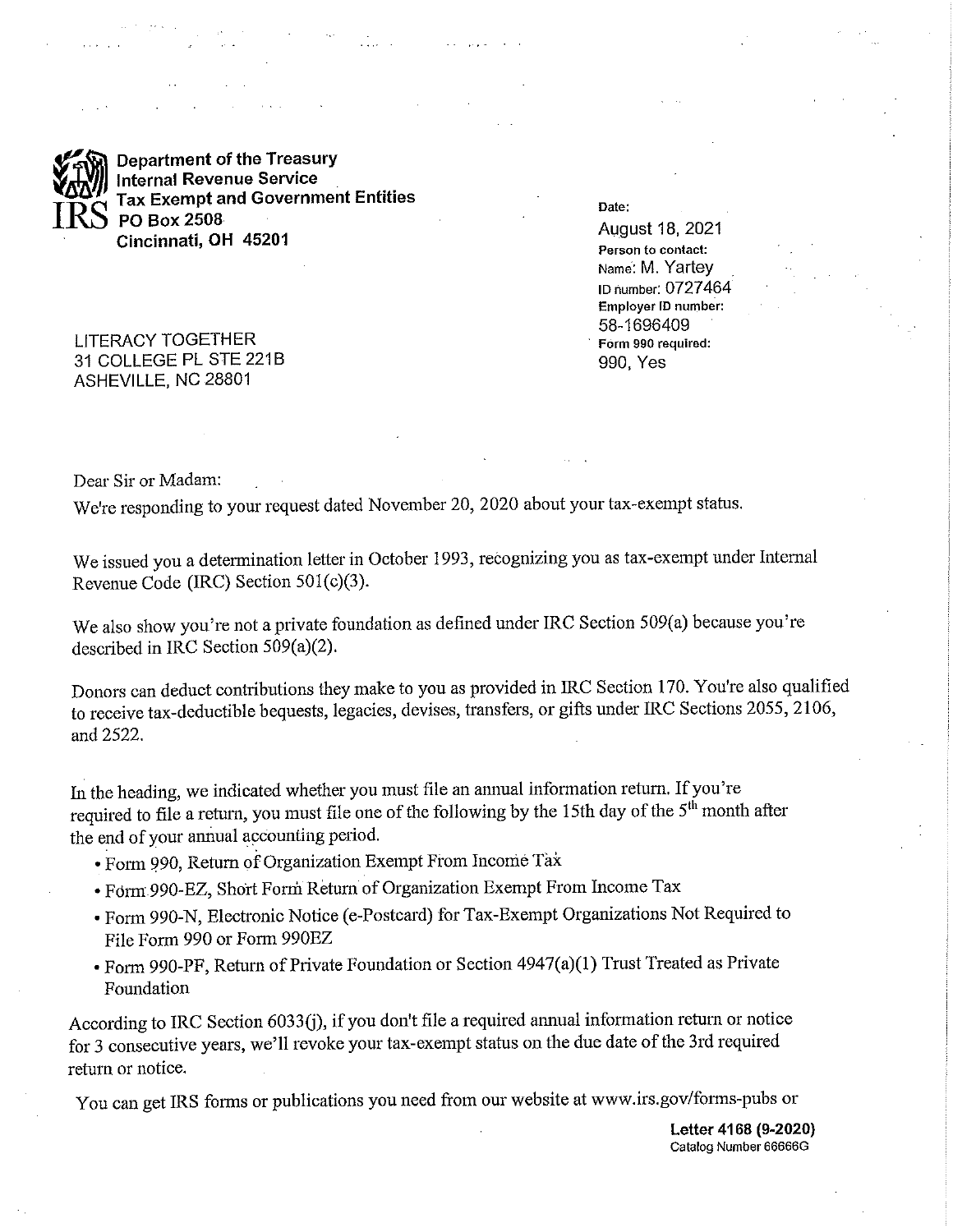by calling 800-TAX-FORM (800-829-3676).

If you have questions, call 877-829-5500 between 8 a.m. and 5 p.m., local time, Monday through Friday (Alaska and Hawaii follow Pacific time).

Thank you for your cooperation.

Sincerely,

spephere a maretin

Stephen A. Martin Director, Exempt Organizations Rulings and Agreements

Letter 4168 (9-2020) Catalog Number 66666G